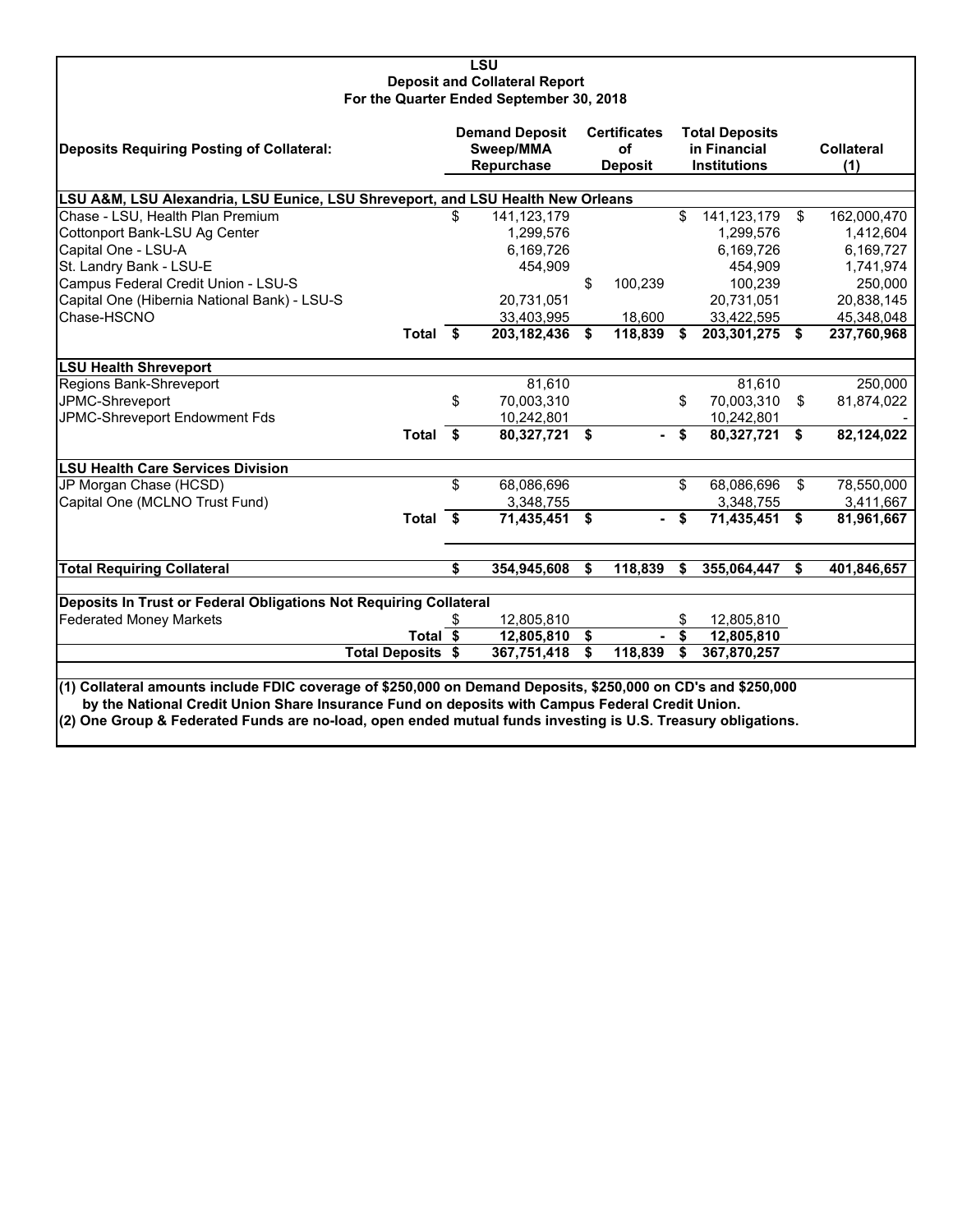#### **LSU Investment Summary For the Quarter Ended September 30, 2019**

|                                                         | As of 7/1/2018               | As of 9/30/2018             |                              | As of 12/31/2018 |                     | As of 3/31/2019 |                     |            | As of 06/30/2019    |
|---------------------------------------------------------|------------------------------|-----------------------------|------------------------------|------------------|---------------------|-----------------|---------------------|------------|---------------------|
| <b>Fund Description</b>                                 | Value                        | Cost                        | <b>Market Value</b>          | Cost             | <b>Market Value</b> | Cost            | <b>Market Value</b> | Cost       | <b>Market Value</b> |
| <b>Current Funds</b>                                    |                              |                             |                              |                  |                     |                 |                     |            |                     |
| Cash/Sweeps                                             | \$328,817,689                | \$341,354,052               | \$341.354.052                | \$0              | \$0                 | \$0             | \$0                 | \$0        | \$0                 |
| Money Market Accounts/Repos (A)                         | \$28,531                     | \$1,086,482                 | \$1,086,482                  | \$0              | \$0                 | \$0             | \$0                 | \$0        | \$0                 |
| <b>Certificates of Deposit</b>                          | \$100,239                    | \$100,239                   | \$100,239                    | \$0              | \$0                 | \$0             | \$0                 | \$0        | \$0                 |
| <b>Treasury Notes</b><br>CMO's                          | \$6,431,371                  | \$6,457,022                 | \$6,411,798                  | \$0<br>\$0       | \$0                 | \$0<br>\$0      | \$0                 | \$0        | \$0<br>\$0          |
| Agency Securities (B)                                   | \$12,194<br>\$111,198,710    | \$1,191<br>\$116,452,882    | \$1,178<br>\$109,942,126     | \$0              | \$0<br>\$0          | \$0             | \$0<br>\$0          | \$0<br>\$0 | \$0                 |
| Mortgaged Backed Securities                             | \$24,883,702                 | \$23,491,867                | \$22,471,167                 | \$0              | \$0                 | \$0             | \$0                 | \$0        | \$0                 |
| Equity Securities (C)                                   | \$66,752                     | \$0                         | \$71,528                     | \$0              | \$0                 | \$0             | \$0                 | \$0        | \$0                 |
| <b>Bond Mutual Funds</b>                                | \$43,624,820                 | \$46,697,531                | \$42,755,183                 | \$0              | \$0                 | \$0             | \$0                 | \$0        | \$0                 |
| Municipal Bonds (E)                                     | \$86,777,337                 | \$89,832,231                | \$83,897,325                 | \$0              | \$0                 | \$0             | \$0                 | \$0        | \$0                 |
| Corporate Bonds (D)                                     | \$109,778,076                | \$173,924,058               | \$166,928,153                | \$0              | \$0                 | \$0             | \$0                 | \$0        | \$0                 |
| Total                                                   | \$711,719,421                | \$799,397,555               | \$775,019,231                | \$0              | \$0                 | \$0             | \$0                 | \$0        | \$0                 |
| <b>Endowment Funds</b>                                  |                              |                             |                              |                  |                     |                 |                     |            |                     |
| Cash/Sweeps                                             | \$10,875,343                 | \$10.242.801                | \$10,242,801                 | \$0              | \$0                 | \$0             | \$0                 | \$0        | \$0                 |
| Money Market Accounts/Repos (A)                         | \$0                          | \$1,271,290                 | \$1,271,290                  | \$0              | \$0                 | \$0             | \$0                 | \$0        | \$0                 |
| <b>Certificates of Deposit</b>                          | \$18,600                     | \$18,600                    | \$18,600                     | \$0              | \$0                 | \$0             | \$0                 | \$0        | \$0                 |
| Agency Securities (B)                                   | \$2,373,165                  | \$2,509,075                 | \$2,329,905                  | \$0              | \$0                 | \$0             | \$0                 | \$0        | \$0                 |
| Mortgaged Backed Securities                             | \$2,549,768                  | \$2,189,501                 | \$2,094,644                  | \$0              | \$0                 | \$0             | \$0                 | \$0        | $\overline{$}0$     |
| Equity Securities (C)<br><b>Mutual Funds</b>            | \$10,779,017                 | \$5,275,089                 | \$10,351,048                 | \$0<br>\$0       | \$0                 | \$0             | \$0<br>\$0          | \$0<br>\$0 | \$0<br>\$0          |
| Municipal Bonds (E)                                     | \$49,822,343<br>\$3,101,638  | \$46,568,590<br>\$3,184,432 | \$50,769,675<br>\$3,047,390  | \$0              | \$0<br>\$0          | \$0<br>\$0      | \$0                 | \$0        | \$0                 |
| Corporate Bonds (D)                                     | \$9,047,724                  | \$9,807,163                 | \$9,518,521                  | \$0              | \$0                 | \$0             | \$0                 | \$0        | \$0                 |
| Total                                                   | \$88,567,598                 | \$81,066,541                | \$89,643,874                 | \$0              | \$0                 | \$0             | \$0                 | \$0        | \$0                 |
|                                                         |                              |                             |                              |                  |                     |                 |                     |            |                     |
| Other Funds                                             |                              | \$3,348,755                 | \$3,348,755                  | \$0              | \$0                 | \$0             | \$0                 | \$0        |                     |
| Cash/Sweeps<br>Money Market Accounts/Repos (A)          | \$3,028,809<br>\$32,231,117  | \$10.448.038                | \$10,448,038                 | \$0              | \$0                 | \$0             | \$0                 | \$0        | \$0<br>\$0          |
| Agency Securities (B)                                   | \$730,811                    | \$732,417                   | \$725,332                    | \$0              | \$0                 | \$0             | \$0                 | \$0        | \$0                 |
| Equity Securities (C)                                   | \$410,341                    | \$0                         | \$421,699                    | \$0              | \$0                 | \$0             | \$0                 | \$0        | \$0                 |
| Total                                                   | \$36,401,078                 | \$14,529,210                | \$14,943,824                 | \$0              | \$0                 | \$0             | \$0                 | \$0        | \$0                 |
| <b>Grand Total</b>                                      | \$836,688,097                | \$894,993,306               | \$879,606,929                | \$0              | \$0                 | \$0             | \$0                 | \$0        | \$0                 |
| <b>Deposits in Financial Institutions</b>               |                              |                             |                              |                  |                     |                 |                     |            |                     |
| Total Cash/Sweeps/MMA/Repos                             | \$374,981,489                | \$367,751,418               | \$367,751,418                | \$0              | \$0                 | \$0             | \$0                 | \$0        | \$0                 |
| <b>Total Certificates of Deposit</b>                    | \$118,839                    | \$118,839                   | \$118,839                    | \$0              | \$0                 | \$0             | \$0                 | \$0        | \$0                 |
| <b>Total Deposits</b>                                   | \$375,100,328                | \$367,870,257               | \$367,870,257                | \$0              | \$0                 | \$0             | \$0                 | \$0        | \$0                 |
| <b>Other Investments</b>                                |                              |                             |                              |                  |                     |                 |                     |            |                     |
| <b>Treasury Notes</b>                                   | \$6,431,371                  | \$6,457,022                 | \$6,411,798                  | \$0              | \$0                 | \$0             | \$0                 | \$0        | \$0                 |
| CMO's                                                   | \$12,194                     | \$1,191                     | \$1,178                      | \$0              | \$0                 | \$0             | \$0                 | \$0        | \$0                 |
| Agency Securities (B)                                   | \$114,302,686                | \$119,694,374               | \$112,997,363                | \$0              | \$0                 | \$0             | \$0                 | \$0        | \$0                 |
| Mortgaged Backed Securities                             | \$27,433,470                 | \$25,681,368                | \$24,565,811                 | \$0              | \$0                 | \$0             | \$0                 | \$0        | \$0                 |
| Equity Securities (C)<br><b>Bond Mutual Funds</b>       | \$11,256,110<br>\$43,624,820 | \$5,275,089<br>\$46,697,531 | \$10,844,275<br>\$42,755,183 | \$0<br>\$0       | \$0<br>\$0          | \$0<br>\$0      | \$0<br>\$0          | \$0<br>\$0 | \$0<br>\$0          |
| Mutual Funds                                            | \$49,822,343                 | \$46,568,590                | \$50,769,675                 | \$0              | \$0                 | \$0             | \$0                 | \$0        | \$0                 |
| Municipal Bonds (E)                                     | \$89,878,975                 | \$93,016,663                | \$86,944,715                 | \$0              | \$0                 | \$0             | \$0                 | \$0        | \$0                 |
| Corporate Bonds (D)                                     | \$118,825,800                | \$183,731,221               | \$176,446,674                | \$0              | \$0                 | \$0             | \$0                 | \$0        | \$0                 |
| <b>Total Other</b>                                      | \$461,587,769                | \$527,123,049               | \$511,736,672                | \$0              | \$0                 | \$0             | \$0                 | \$0        | \$0                 |
| <b>Grand Total</b>                                      | \$836,688,097                | \$894,993,306               | \$879,606,929                | \$0              | \$0                 | \$0             | \$0                 | \$0        | \$0                 |
| <b>LSU Paid Campuses</b>                                |                              |                             |                              |                  |                     |                 |                     |            |                     |
| <b>Current Funds</b>                                    |                              |                             |                              |                  |                     |                 |                     |            |                     |
| Cash/Sweeps                                             | \$181,674,912                | \$203,182,436               | \$203,182,436                |                  |                     |                 |                     |            |                     |
| Money Market Accounts/Repos (A)                         |                              | \$1,086,482                 | \$1,086,482                  |                  |                     |                 |                     |            |                     |
| <b>Certificates of Deposit</b>                          | \$100,239                    | \$100,239                   | \$100,239                    |                  |                     |                 |                     |            |                     |
| <b>Treasury Notes</b><br>CMO's                          | \$5,946,560<br>\$12,194      | \$5,981,106<br>\$1,191      | \$5,936,380<br>\$1,178       |                  |                     |                 |                     |            |                     |
| Agency Securities (B)                                   | \$106,431,935                | \$111,597,769               | \$105,185,500                |                  |                     |                 |                     |            |                     |
| Mortgaged Backed Securities                             | \$24,739,884                 | \$23,399,388                | \$22,382,418                 |                  |                     |                 |                     |            |                     |
| Equity Securities (C)                                   | \$66,752                     |                             | \$71,528                     |                  |                     |                 |                     |            |                     |
| <b>Bond Mutual Funds</b>                                | \$43,624,820                 | \$46,697,531                | \$42,755,183                 |                  |                     |                 |                     |            |                     |
| Municipal Bonds (E)                                     | \$69,850,308                 | \$74,813,338                | \$69,103,860                 |                  |                     |                 |                     |            |                     |
| Corporate Bonds (D)                                     | \$109,778,076                | \$171,411,630               | \$164,444,383                |                  |                     |                 |                     |            |                     |
| Total                                                   | \$542,225,680                | \$638,271,110               | \$614,249,587                | \$0              | \$0                 | \$0             | \$0                 | \$0        | \$0                 |
|                                                         |                              |                             |                              |                  |                     |                 |                     |            |                     |
| <b>Endowment Funds</b>                                  |                              |                             |                              |                  |                     |                 |                     |            |                     |
| Money Market Accounts/Repos (A)                         |                              | \$1,271,290                 | \$1,271,290                  |                  |                     |                 |                     |            |                     |
| <b>Certificates of Deposit</b><br>Agency Securities (B) | \$18,600<br>\$2,373,165      | \$18,600<br>\$2,509,075     | \$18,600<br>\$2,329,905      |                  |                     |                 |                     |            |                     |
| Mortgaged Backed Securities                             | \$2,549,768                  | \$2,189,501                 | \$2,094,644                  |                  |                     |                 |                     |            |                     |
| Equity Securities (C)                                   | \$10,764,405                 | \$5,267,439                 | \$10,336,092                 |                  |                     |                 |                     |            |                     |
| <b>Municipal Bonds</b>                                  | \$3,101,638                  | \$3,184,432                 | \$3,047,390                  |                  |                     |                 |                     |            |                     |
| Corporate Bonds (D)                                     | \$9,047,724                  | \$9,807,163                 | \$9,518,521                  |                  |                     |                 |                     |            |                     |
| Total                                                   | \$27,855,300                 | \$24,247,500                | \$28,616,442                 | \$0              | \$0                 | \$0             | \$0                 | \$0        | \$0                 |
| Other Funds                                             |                              |                             |                              |                  |                     |                 |                     |            |                     |
| Money Market Accounts/Repos (A)                         | \$23,626,037                 | \$1,805,015                 | \$1,805,015                  |                  |                     |                 |                     |            |                     |
| Agency Securities (B)                                   | \$730,811                    | \$732,417                   | \$725,332                    |                  |                     |                 |                     |            |                     |
| Total                                                   | \$24,356,848                 | \$2,537,432                 | \$2,530,347                  | \$0              | \$0                 | \$0             | \$0                 | \$0        | \$0                 |
| <b>Grand Total</b>                                      | \$594,437,828                | \$665,056,042               | \$645,396,376                | \$0              | \$0                 | \$0             | \$0                 | \$0        | \$0                 |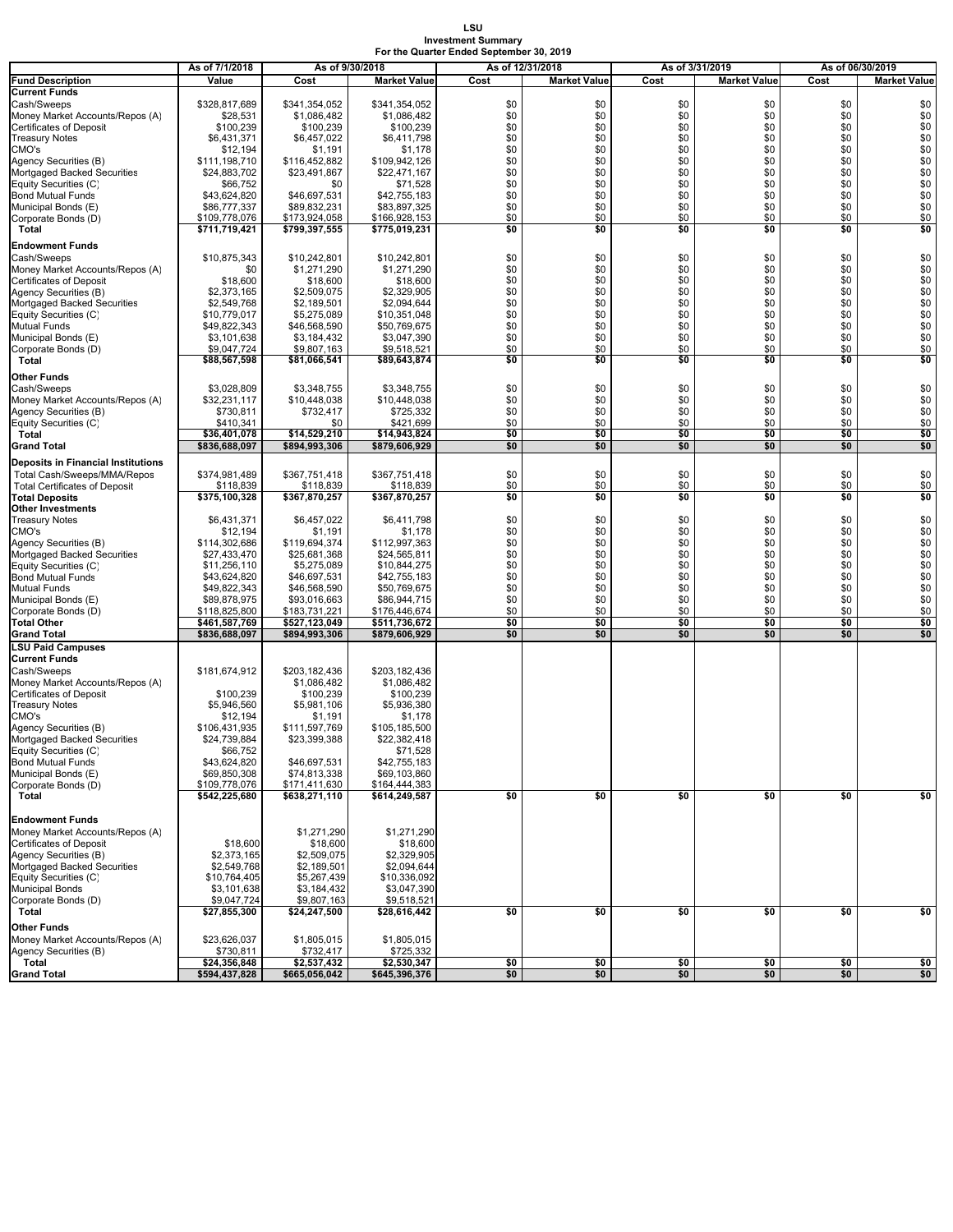| LSU                                      |  |
|------------------------------------------|--|
| <b>Investment Summarv</b>                |  |
| For the Quarter Ended September 30, 2019 |  |

|                                 | As of 7/1/2018 | As of 9/30/2018<br>As of 12/31/2018 |                     |      |                     | As of 3/31/2019 | As of 06/30/2019    |      |                     |
|---------------------------------|----------------|-------------------------------------|---------------------|------|---------------------|-----------------|---------------------|------|---------------------|
| <b>Fund Description</b>         | Value          | Cost                                | <b>Market Value</b> | Cost | <b>Market Value</b> | Cost            | <b>Market Value</b> | Cost | <b>Market Value</b> |
| <b>LSU Health Shreveport</b>    |                |                                     |                     |      |                     |                 |                     |      |                     |
| <b>Current Funds</b>            |                |                                     |                     |      |                     |                 |                     |      |                     |
| Cash/Sweeps S.                  | \$71,661,018   | \$70,084,920                        | \$70,084,920        |      |                     |                 |                     |      |                     |
| Cash/Sweeps                     | \$71,661,018   | \$70,084,920                        | \$70,084,920        | \$0  | \$0                 | \$0             | \$0                 | \$0  | \$0                 |
| Money Market Accounts/Repos (A) | \$28.531       | \$0                                 | \$0                 |      |                     |                 |                     |      |                     |
| Treasury Notes (B)              | \$484.811      | \$475,916                           | \$475,418           |      |                     |                 |                     |      |                     |
| Agency Securities (B)           | \$4,766,775    | \$4,855,113                         | \$4,756,626         |      |                     |                 |                     |      |                     |
| Mortgaged Backed Securities (B) | \$143,818      | \$92,479                            | \$88,749            |      |                     |                 |                     |      |                     |
| Municipal Bonds (E)             | \$16,927,029   | \$15,018,893                        | \$14,793,465        |      |                     |                 |                     |      |                     |
| Corporate Bonds (D)             | \$0            | \$2,512,428                         | \$2,483,770         |      |                     |                 |                     |      |                     |
| Total                           | \$94.011.982   | \$93.039.749                        | \$92,682,948        | \$0  | \$0                 | \$0             | \$0                 | \$0  | \$0                 |
| <b>Endowment Funds</b>          |                |                                     |                     |      |                     |                 |                     |      |                     |
| Cash/Sweeps                     | \$10,875,343   | \$10.242.801                        | \$10,242,801        |      |                     |                 |                     |      |                     |
| Equity Securities (C)           | \$14,612       | \$7,650                             | \$14,956            |      |                     |                 |                     |      |                     |
| <b>Mutual Funds</b>             | \$49,822,343   | \$46,568,590                        | \$50,769,675        |      |                     |                 |                     |      |                     |
| Total                           | \$60,712,298   | \$56,819,041                        | \$61,027,432        | \$0  | \$0                 | \$0             | \$0                 | \$0  | \$0                 |
| <b>Grand Total</b>              | \$154.724.280  | \$149.858.790                       | \$153.710.380       | \$0  | \$0                 | \$0             | \$0                 | \$0  | \$0                 |
| <b>LSU HCSD</b>                 |                |                                     |                     |      |                     |                 |                     |      |                     |
| <b>Current Funds</b>            |                |                                     |                     |      |                     |                 |                     |      |                     |
| Cash/Sweeps                     | \$75,481,759   | \$68,086,696                        | \$68,086,696        |      |                     |                 |                     |      |                     |
| Total                           | \$75,481,759   | \$68,086,696                        | \$68,086,696        | \$0  | \$0                 | \$0             | \$0                 | \$0  | \$0                 |
| Other Funds                     |                |                                     |                     |      |                     |                 |                     |      |                     |
| Cash/Sweeps                     | \$3.028.809    | \$3,348,755                         | \$3,348,755         |      |                     |                 |                     |      |                     |
| Money Market Accounts/Repos (A) | \$8,605,080    | \$8,643,023                         | \$8,643,023         |      |                     |                 |                     |      |                     |
| Equity Securities (C)           | \$410.341      | \$0                                 | \$421.699           |      |                     |                 |                     |      |                     |
| Total                           | \$12,044,230   | \$11,991,778                        | \$12,413,477        | \$0  | \$0                 | \$0             | \$0                 | \$0  | \$0                 |
| <b>Grand Total</b>              | \$87,525,989   | \$80,078,474                        | \$80,500,173        | \$0  | \$0                 | \$0             | \$0                 | \$0  | \$0                 |
|                                 |                |                                     |                     |      |                     |                 |                     |      |                     |
| <b>System Total</b>             | \$836,688,097  | \$894.993.306                       | \$879.606.929       | \$0  | \$0                 | \$0             | \$0                 | \$0  | \$0                 |

\* Negative balance in the cash/Sweeps section of the current funds does not respresent an actual negative bank balance, rather it represents a timing difference of the allocation of the current funds.

\*\* Small endowment funds at LSUS were moved to the LSUS Foundation to accommodate Workday<br>\*\*\* LSU Paid Campuses include the following: LSU, LSU Ag Center, LSUA, LSUE, LSUS, LSU Health New Orleans, and the LSU Pennington Bi

BENCHMARK NOTES (Example Only)<br>(A) Benchmarked against 90 day T-Bil<br>(B) Benchmarked against Barclay's US Agg Bond TR USD<br>(C) US equities benchmarked against Russell 3000 and international against MSCI emerging market<br>(D) B

Disclaimer: Pursuant to PM-9, corporate bonds/notes only available for investment beginning 7-1-2011 Louisiana law provides for restrictions on maturity and allocation and may effect benchmark comparisons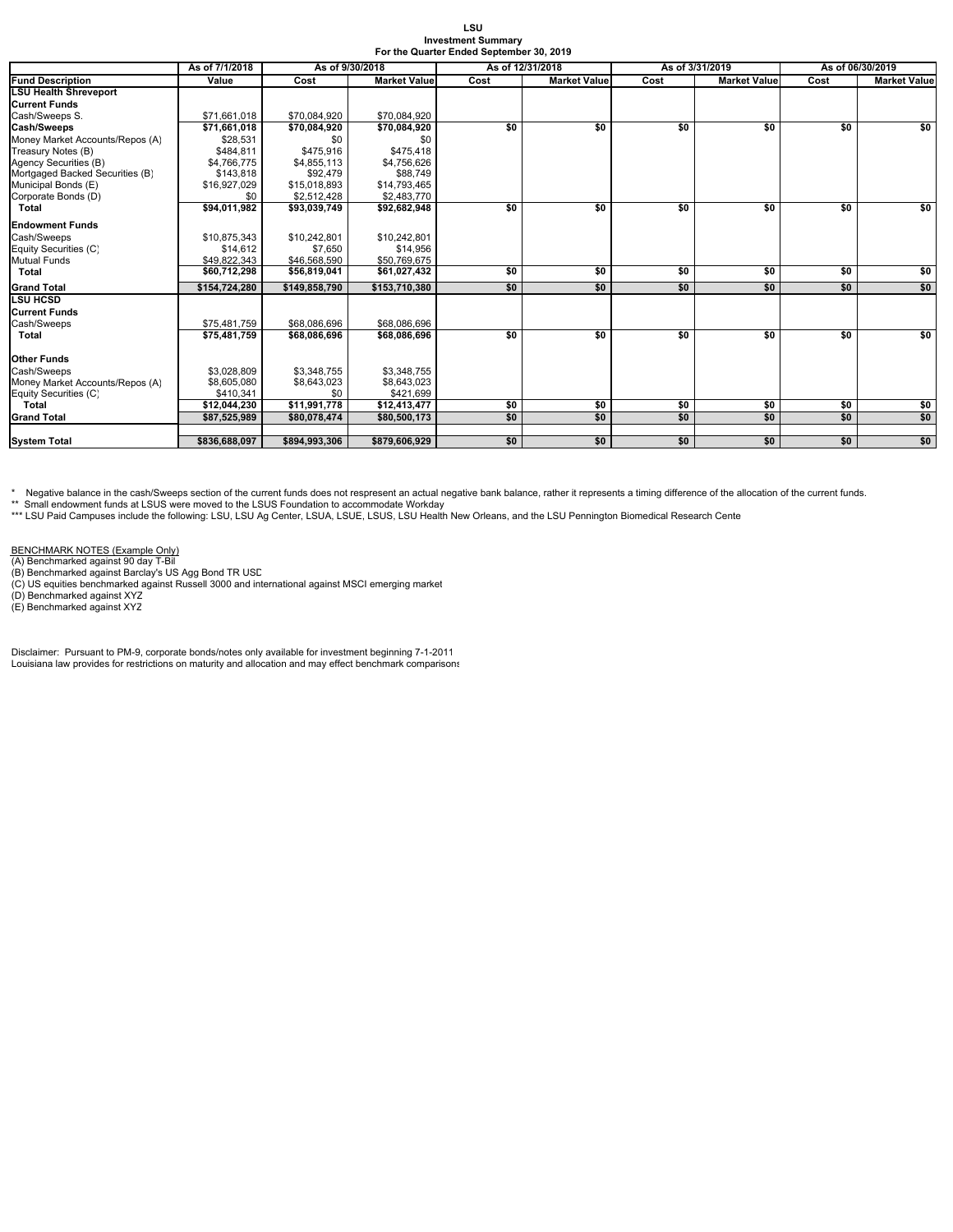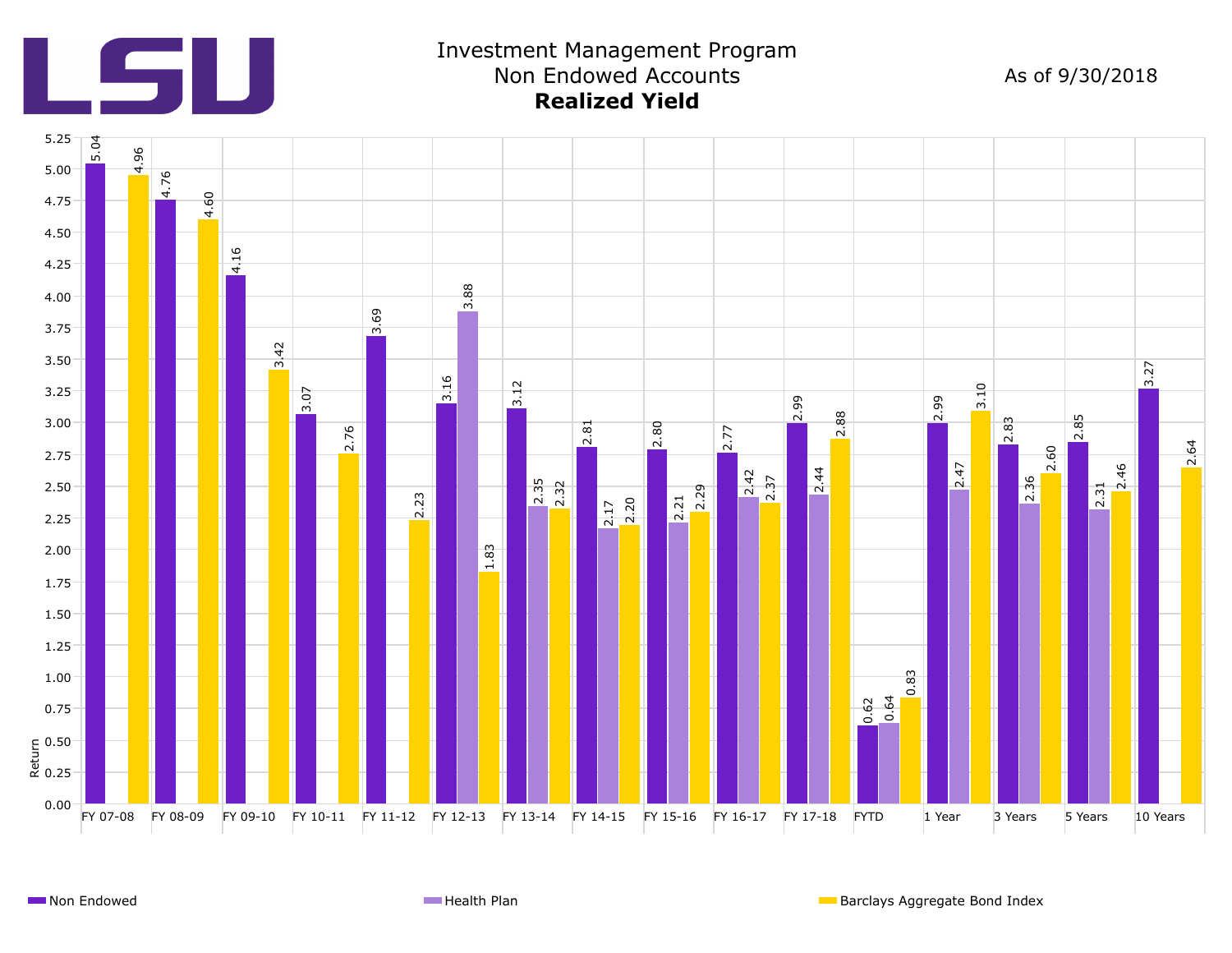

# Investment Management Program Non Endowed Accounts As of 9/30/2018 **Total Return**

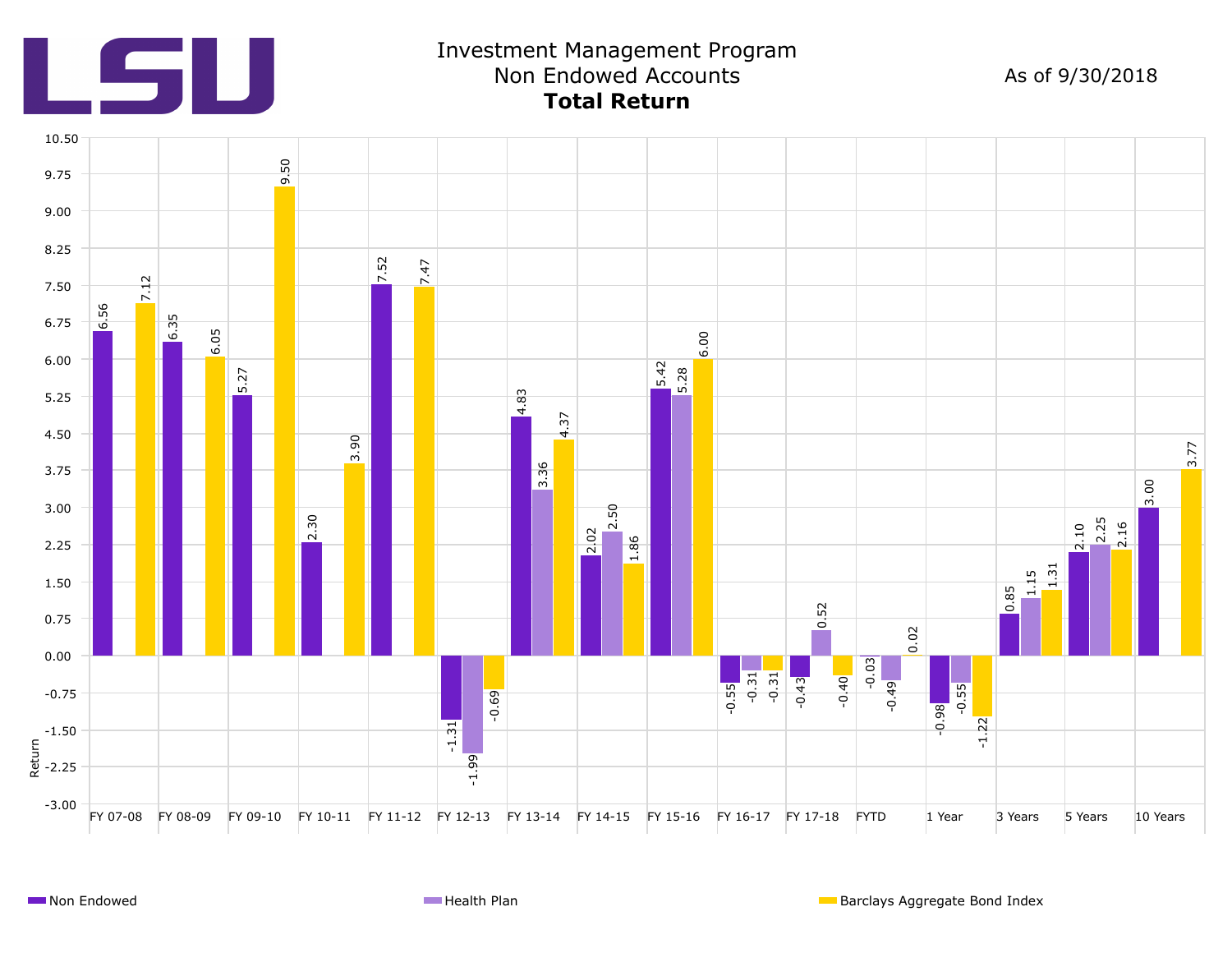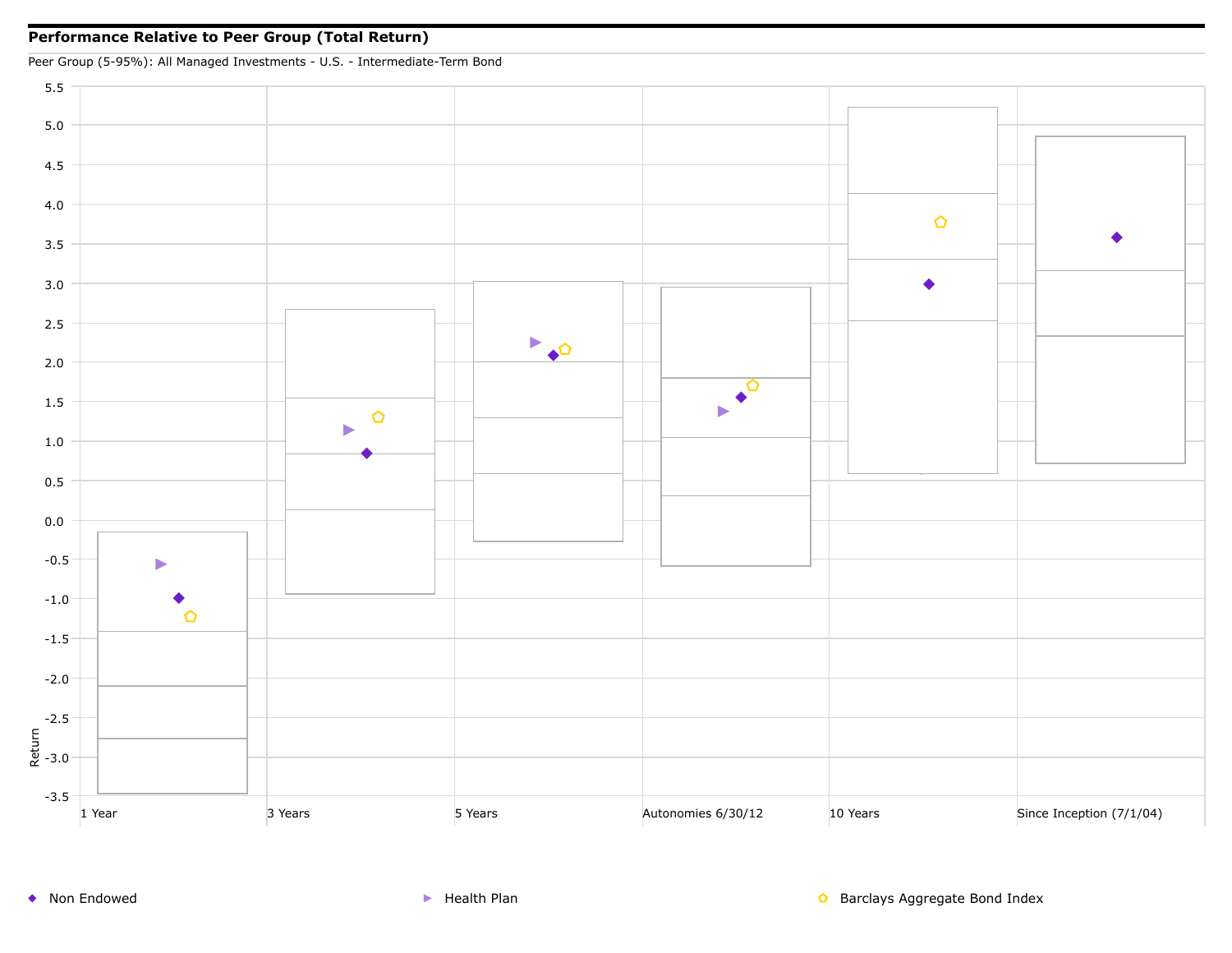

### Investment Management Program Endowed Accounts As of 9/30/2018 **Realized Yield**



Endowment **Endowed Benchmark** Communication Communication Communication Communication Communication Communication Communication Communication Communication Communication Communication Communication Communication Communicat